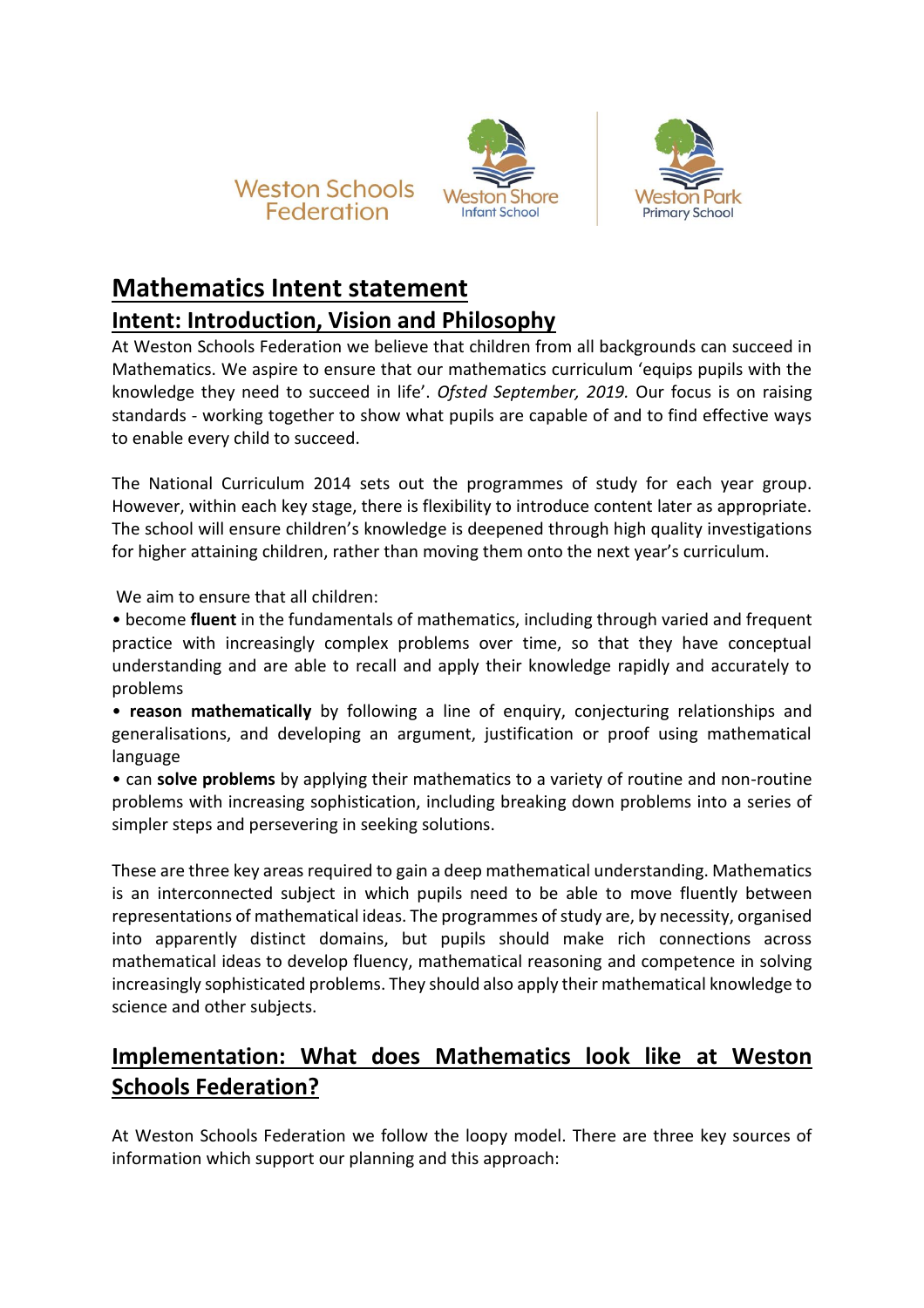- Our planning is informed (but not dictated) by the White Rose Maths Hub scheme for learning and Herts for Learning. Teachers can use and adapt activities for fluency, reasoning and mastery for tasks within each learning journey. Teachers are also expected to cross reference their planning overview with the Ready to Progress resources to ensure language focus, models and tasks are pitched accurately, ensuring children are confident and ready for their next stage in maths learning.
- Our planning is also supported by the National College for the Excellence in the Teaching of Mathematics (NCETM) and NRICH Maths. The curriculum progression tool and Mastery assessment information should be adapted by teachers to ensure this approach is evident in classes.

The principles of the loopy model approach are:

- Depth before breadth; differentiation is achieved by emphasising deep knowledge through individual support and intervention at the child's own pace and based on AfL
- Varied fluency and consolidation to build understanding of underlying concepts in tandem
- Precise questioning to test knowledge and assess pupil progress
- Most pupils are progressing through the curriculum at the same pace
- Methodical curriculum design supported by carefully crafted lessons intervention
- A blend of resources to foster deep conceptual and procedural knowledge, e.g. the use of concrete and pictorial apparatus
- Developing Mathematical thinking and language through talk tasks
- High expectations that all pupils are capable of achieving high standards in Maths
- Creating an atmosphere and culture where children are unafraid to grapple with Mathematics
- Challenge comes through more complex problem solving, not a rush to new content. (The Ofsted-Proof Guide…, Third Space Learning (2016).

The planning for maths should follow the National Curriculum programmes of study for each year group and should follow the agreed format of the loopy model across the school. It should outline the 'Learning Journey' over a loop with a clear expected outcome. The learning will be progressive and ensure the children are taught the skills, knowledge and understanding needed over the unit so that by the end of the unit good progress is evident. The planning should identify the development of the mathematics.

Planning should not be over detailed or bureaucratic. The loopy model enables all teachers to plan, teach and assess the learning of mathematics. Teachers within each team should discuss the steps in each loop together. The planning process must have a sequence of inputs to teach the children the key skills they will need to access the age related mathematical problems independently. The teaching sequence should involve concrete, pictorial and abstract methods of calculations (as appropriate) or mathematical skill to aid conceptual understanding of the objective. All inputs will require an 'I do, you do' model, where the teacher models the skill and then the children would have the opportunity to practise the skill. Once a child has shown they are proficient in using this skill they would then have the opportunity to practise this skill in a range of ways which is varied fluency.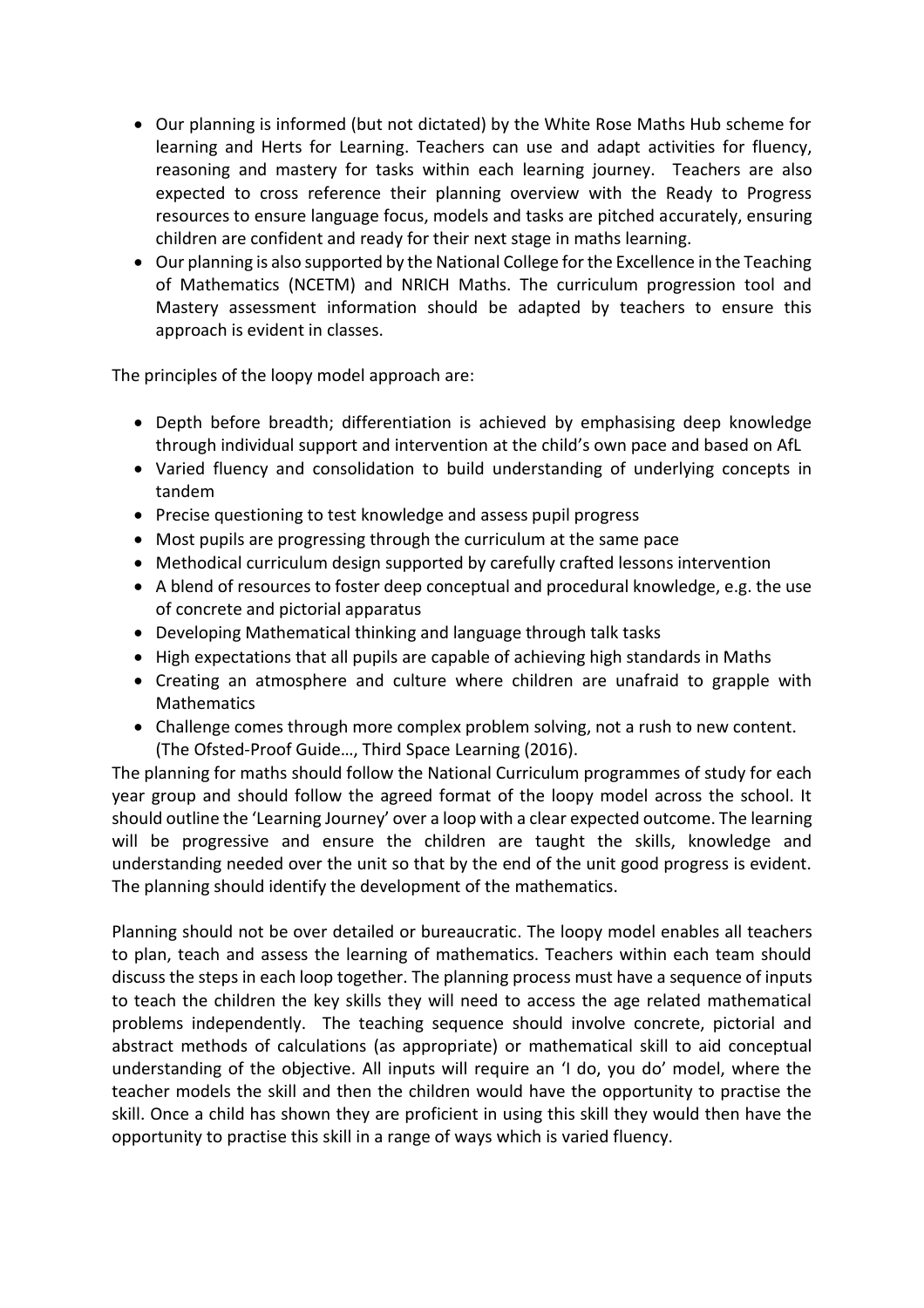All steps in the mathematics learning journey should allow all children to become fluent, reason effectively and solve problems that are appropriate to their next steps. It is expected all children (including those with an SEND) will have opportunities to reason and problem solve at their level. Reasoning and Problem solving should feature as a regular aspect of the learning journey for each skill taught: not just as an end of unit expectation. However, the children may use a combination of the skills taught to create an end of unit "final product", which may be a detailed investigation, application of knowledge, or this may take some other form.

#### **Mathematics in Early Years Foundation Stage**

In EYFS, there is explicit teaching which uses the CPA approach alongside the rest of the school. Children typically learn through a mix of free-choice play and more focused activities with adults both inside and outside. This is differentiated appropriately to challenge or support pupils. Adults will use mathematical language and questioning effectively to develop the children's vocabulary and thinking.

Mathematics and early counting is used in real life situations. For example, the children embed their number skills when tidying away which enables them to practise touch counting whilst also ensuring objects are back where they should be. Progressively, resources are then organised into tens which helps children's number sense and bonds to ten. This enables children to practise maths regularly without realising it.

The transition phase into Year 1 ensures that, towards the end of the EYFS year there are increased opportunities for more structured sessions. To support this phase further, at the start of Year 1 there is still some 'free flow' provision.

#### **Resources and strategies for mathematics**

There are a wide variety of practical resources stored in the school. Some of these are:

- Shapes, including 3D shapes, shape stamps, geo-boards
- Clocks
- Place value counters
- Dienes blocks (some allocated to every class, as well)
- Multi-link cubes
- Fraction walls
- Equipment for measures scales, cylinders, weights for estimation
- Numicon

Furthermore, each class is expected to have an up-to-date learning wall which the children can interact with and use appropriately to support them in being independent. Where appropriate, further models will be displayed on the washing line. Teachers are expected to display the formal written methods for the year group they are teaching in. As well as this, they are expected to display the prior learning that the children will need to refer back to. Other aspects of the working wall include key vocabulary, stem sentences to support reasoning, success criteria or information that would help the children to solve mathematical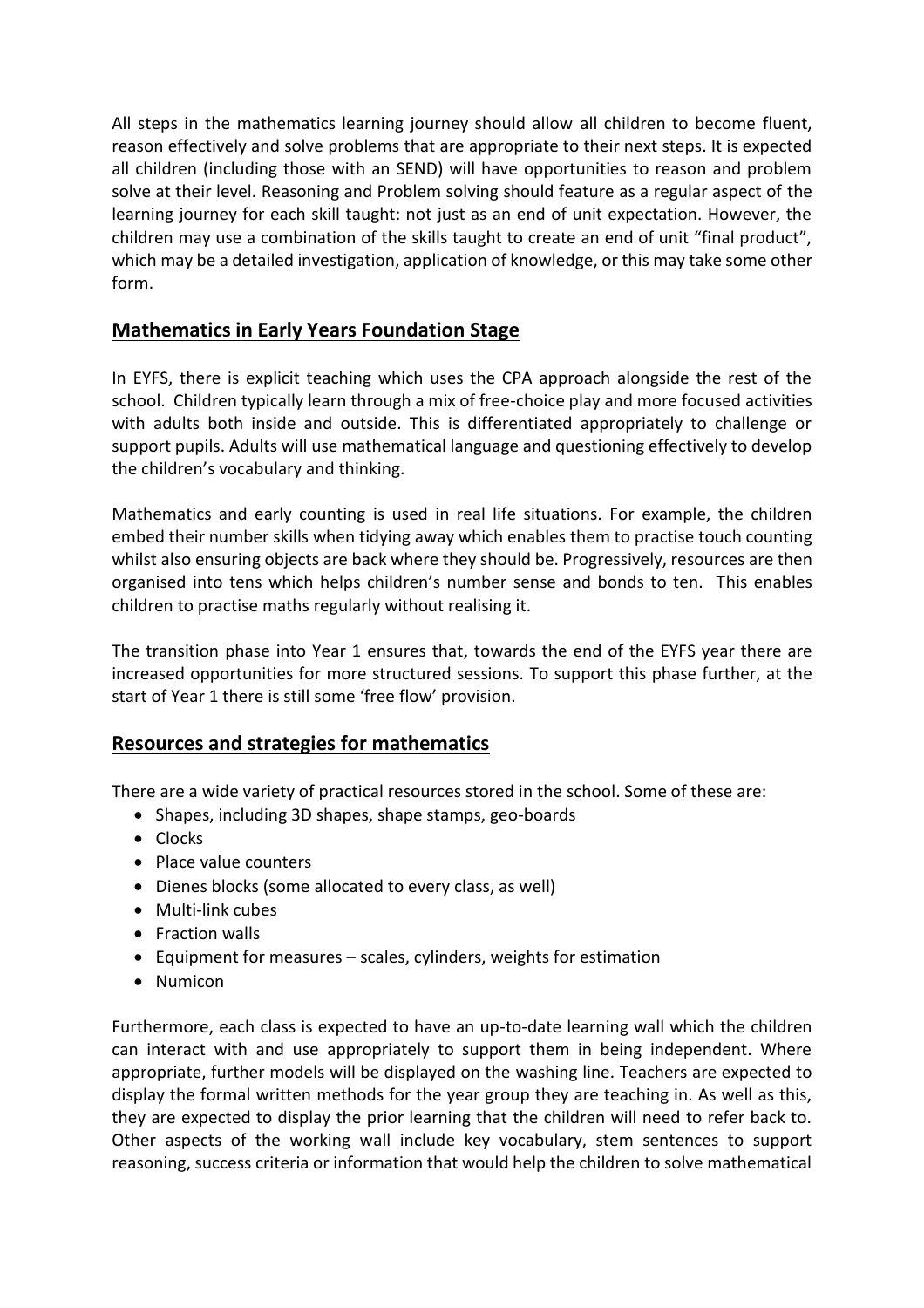problems, as well as having models (I DO) up for the children to refer to. Classrooms are also expected to have a clear maths resource area (age and needs appropriate), from where the children can independently choose to use mathematical resources to support their understanding.

#### **Arithmetic practise Year 1-6**

To ensure children have the regular opportunities to consolidate and build on basic arithmetic skills all lessons will start with an arithmetic starter. It will need to include + - x / and another skill.

In KS1 this should be on small whiteboards to begin with and not timed. From the spring term however, Year 2 children should begin to complete this learning at the **back** of their workbooks. In Years 3-4 this will be called the 'FAB 5', in Year 5 this will be called the 'super six' and in Year 6 this will be called '8 in 6' to increase the range of questions given. The questions should be completed at the back of workbooks and timed.

The timings for the set of questions should follow: FAB 5: Y3 - 5 questions in 7 minutes Y4 - 5 questions in 5 minutes Super six: Y5 - 6 questions in 4 minutes '8 in 6' Y6 - 8 questions in 6 minutes

During this arithmetic time the teacher (or other adults) should lap the room for on-going AFL (assessment for learning) or workshop/pre-teach with children with SEND. Children, when appropriate, should be encouraged to note down the time taken to answer the questions so that they can track their speed and aim to beat their personal best. The questions should be peer assessed and the teacher should make a note of children with misconceptions (on a post it), ready for a workshop.

#### **Workshop groups**

Within the maths lesson, there should be opportunities for the teacher or teaching assistants to work with a small group in order to support the learning or provide challenge. These groups can be planned based on the assessment information from the previous day, or they can be groups formed during a lesson where the teacher judges that a focus group would move the children's learning on. At all times, the groups for maths will be fluid and flexible depending on what the children need. Teaching Assistants should work with a variety of ability groupings over a week, unless they are timetabled for 1:1 support for an EHCP/SEND/IBP child.